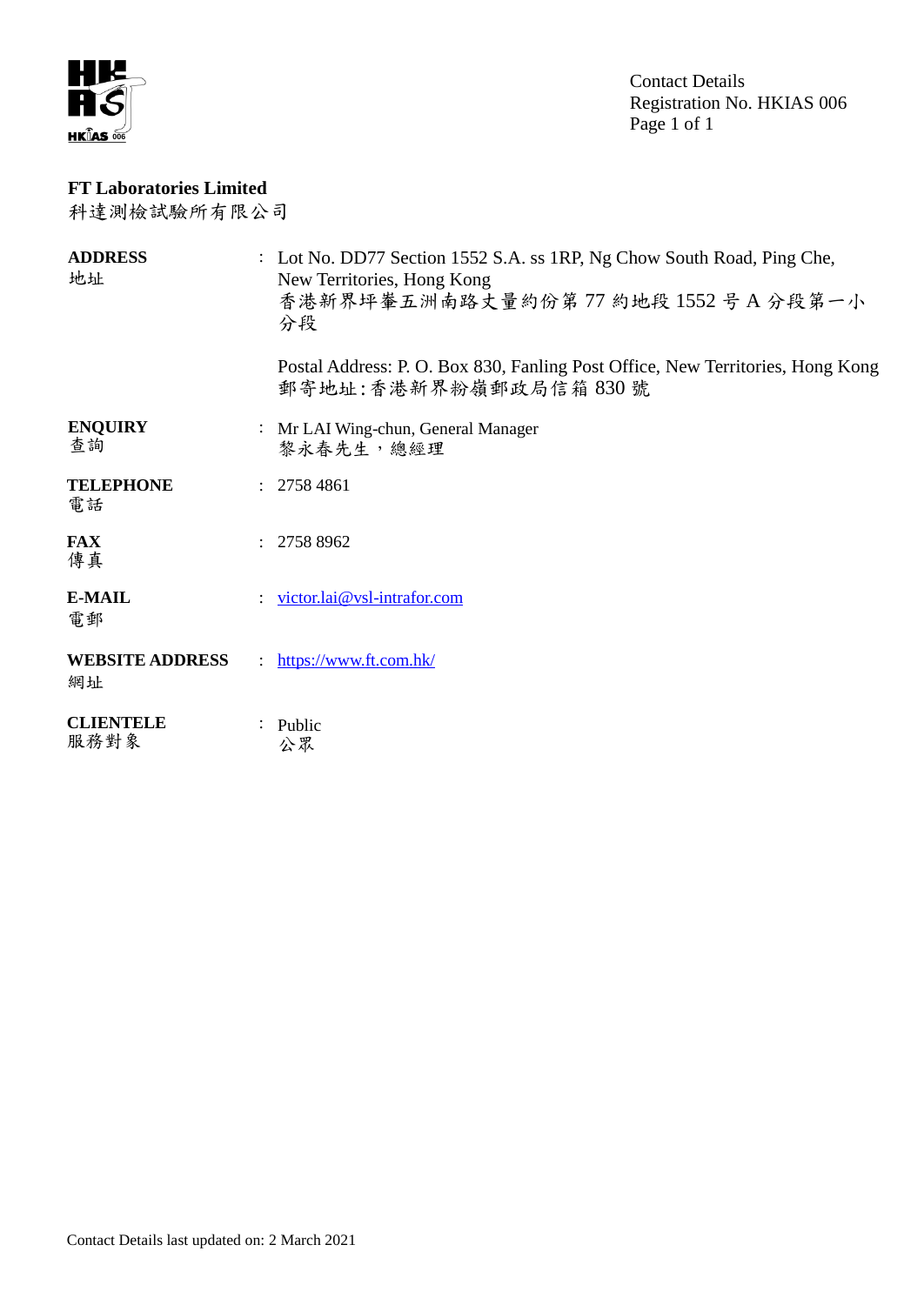

Scope of Accreditation Registration No. HKIAS 006 Page 1 of 2 Issue Date: 21 September 2021 Ref: HKIAS006-30

## **FT Laboratories Limited** 科達測檢試驗所有限公司

| <b>ADDRESS</b><br>地址                                                     | : Lot No. DD77 Section 1552 S.A. ss 1RP, Ng Chow South Road,<br>Ping Che, New Territories, Hong Kong<br>香港新界坪輋五洲南路丈量約份第77 約地段 1552號<br>A分段第一小分段 |
|--------------------------------------------------------------------------|-------------------------------------------------------------------------------------------------------------------------------------------------|
| <b>TYPE OF INSPECTION BODY</b><br>檢驗機構類別                                 | : A : Provides 'third party' inspection service to the public<br>向公眾提供「第三方」檢驗服務                                                                 |
| <b>ACCREDITED INSPECTION FIELD:</b> Construction Products 建築產品<br>認可檢驗領域 |                                                                                                                                                 |